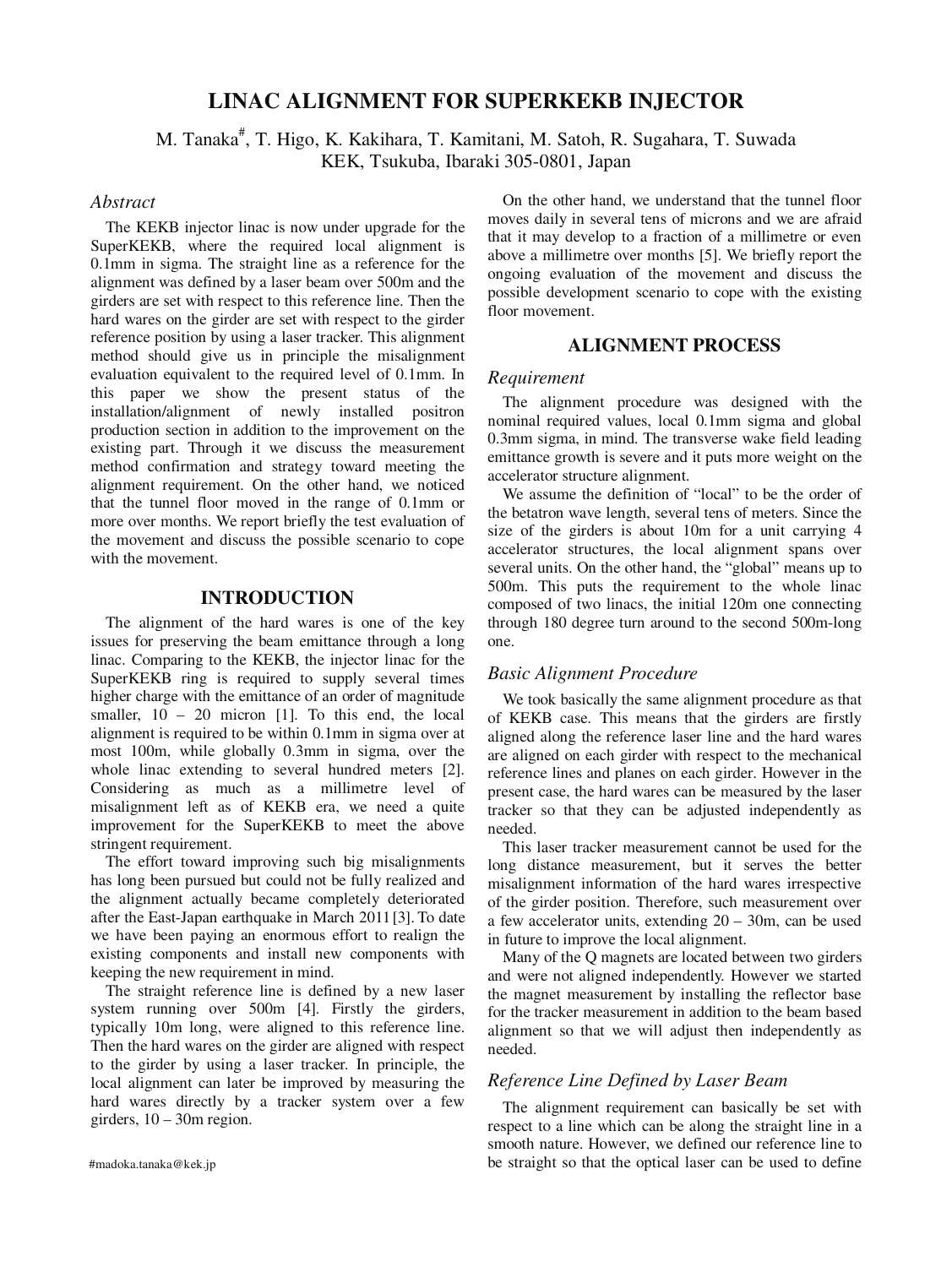the line. This makes the beginning and the end of the 500m long section to be inclined by 40 micro radians from the horizontal plane. This makes the alignment procedure there a bit complicated but the capability to set a straight line over 500m is more beneficial, especially in the initial installation process. Actually we need for the present upgrade to make the renewal of the whole positron line extending over 100m and the installation procedure became much easier by taking this straight reference.

The Gaussian profile HeNe laser is transmitted through a pipe of 117mm in diameter evacuated down to 3 Pa [4]. Since the free space in this pipe is only 50mm in diameter due to the position sensing mechanism in the pipe, the maximum laser profile is about 30mm at both ends of the 500m line. At each end of girder, four segmented photo diode detects the laser position. This system is called "laser PD" system. The sensors were deteriorated, due to radiation from the KEKB operation for ten years, and those with excessive output loss were replaced this time by new ones. We do not have any quantitative data how long the present sensors survive but they should work properly in the early stage of the commissioning.

This system was set from the beginning of the linac history so that the girders and hard wares were designed to set based on this system. We took this system even for the upgrade toward SuperKEKB, because it is for us more practical than initiating any other system. The only remaining issue is to validate the system and cope with the degradation due to the radiation.

## *Girder Alignment*

We have two straight lines, 120m and 500m. Let us describe the 500m case to discuss the system feasibility. This system starts from the arc exit and runs through 6 sectors ending at the beginning of the beam transport. The measurement error comprises of the systematic error of 0.046mm [4] in addition to the laser beam drifting error. The latter is proportional to the laser passage to the sensor and becomes 0.04mm in sigma at the end where the laser beam position is fed back by tilting the laser pointing angle. Then, we estimated the total measurement error to be at most 0.06mm.



Figure 1: 500m alignment measured with laser PD. Note that the PD sensitivity varies from 1.7 V/mm at the ends to 5 V/mm near the center of the linac.

The recent measured position of the girders along 500m line is shown in Figure 1. We understand that there is a

big step between sector 2 and 3, which should be corrected for SuperKEKB. Note that the line from the sectors 3 to 5 were not realigned yet, due to the frequent operation of this part for photon factories. From these examples, we understand that the initial alignment using the laser PD was successful.

## *Hardware Alignment on a Girder*

The next alignment procedure is the setting of the hard wares on the girder. The laser PD position is mechanically moved to the position better for the laser tracker. Referring to this position, the girder upper plane or the sub-planes on the girder is set as the vertical reference, while the straight bars are set on such planes to serve as the horizontal reference position. The hard ware support is made to use with respect to these references plane and lines.

The position of the hard wares thus installed can be measured with respect to the reference position of the girder by using laser tracker. Figure 2 shows the typical measurement of the accelerator structures set in the solenoid magnet followed by Q magnets outside of the solenoid. Because of the difficulty to measure the alignment of the structure set in the solenoid, there is an additional systematic error involved, but the measured example showed probably better than 0.5mm with some exception due to measurement error or actual misalignment, which are to be analysed from now.



Figure 2: Measured hardware misalignment on a girder.

### *Issues for Improving Alignment*

We believe that the hard ware alignment on a girder can be improved every time the measurement with laser tracker is repeated. In turn, the girder position can be checked by laser PD measurement. However, the deterioration of the PD sensor is not understood quantitatively. Therefore, we will need to measure again by laser tracker in a few tens of meter spans so that the local alignment, or local smoothness, will be confirmed or improved.

#### **GROUND MOTION**

#### *Floor Structure*

The linac floor base plate is supported on  $30 - 40$  meter pillars extending deep into the solid base with N value > 50. Such plate extending over 80m long is connected to